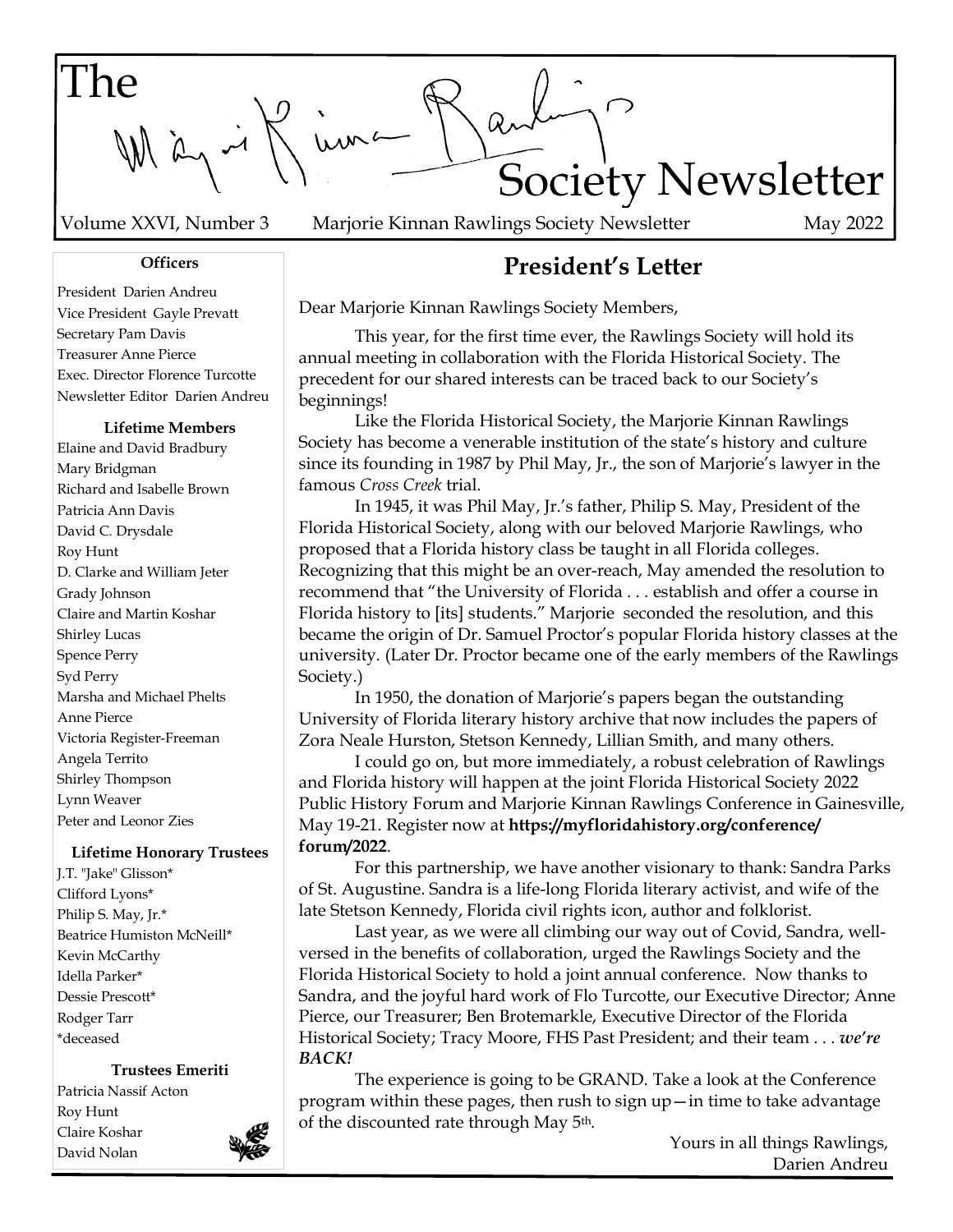

Volume XXXVI, Number 3 May 2022

### **WE LOOK FORWARD**

In May you should receive your 2021-2022 issue of *The Journal of Literature*, edited by Dr. Anna Lillios. The Society's annual Journal, first appearing as *The Rawlings Journal,* dates back to its inaugural issue in l988.

## **CONSIDER THE ARCHIVES**

Trustee Margaret Harris notes this point of interest:

The State Archives of Florida is looking for donations of materials relating to the history and culture of Florida. Of the 50,000 cubic feet of records in the State Archives, a significant portion have been donated over the years by private citizens, organizations, businesses, and families. Donating historical records to the State Archives helps ensure their long-term preservation and makes them available to historians, teachers, students and the general public for research and enjoyment.

Contact the State Archives at 850-245-6719 or archives @dos.myflorida.com to learn more about making a donation. Examples of historically materials include letters, diaries, photographs, business and financial records, maps and land records and meeting minutes and records from organizations.

Maybe members of MKR Society have photos of our meetings or activities that could be added to the State Archives.

## **BOOK NOTE**

Ann McCutchan, author of the new Marjorie Kinnan Rawlings biography, writes to let us know that *The Life She Wished to Live* will be issued in paperback June 7.

On August 22 and 23, the book and Ann will appear on The Mount's Summer Lecture Series in Lenox, MA, at the elegant Gilded Age home of Edith Wharton, the first woman to win the Pulitzer Prize for Literature.

Ann will be the Keynote Speaker for the Florida Historical Society/Marjorie Kinnan Rawlings Conference, May 19-21.

Photo of Ann McCutchan taken by Bob O'Lary at Word of [South] Festival of Literature and Music in Tallahassee, FL, April 8-10, 2022.

Ann says "it was a great event, and many books were signed and sold!"



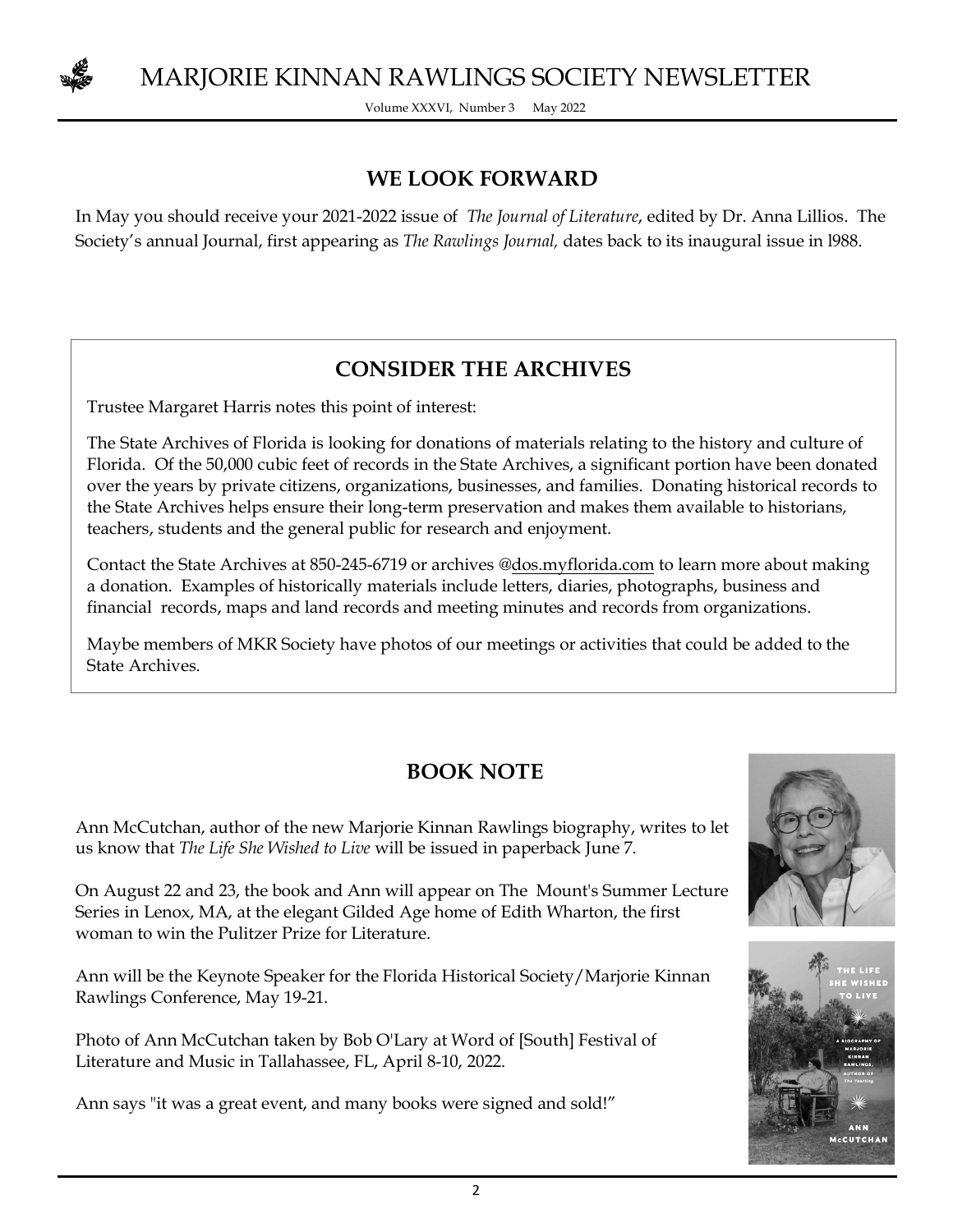

Volume XXXVI, Number 3 May 2022

### **THE FLORIDA HISTORICAL SOCIETY 2022 PUBLIC HISTORY FORUM AND THE 33RD ANNUAL MARJORIE KINNAN RAWLINGS SOCIETY CONFERENCE**

### **HILTON CONFERENCE CENTER, 1714 SW 34th St,**

### **UNIVERSITY OF FLORIDA, GAINESVILLE**

#### **MAY 19-21, 2022**

#### SCHEDULE OF EVENTS

WEDNESDAY, MAY 18, 6:00 pm: FHS Board of Director's Meeting: Dogwood Room (Private event) MKR Society Board of Trustees Meeting: Live Oak Room (Private event)

THURSDAY, MAY 19, 8:00 am—9:00 am: Pre-Conference Area Registration FHS Book Store open until 2:00pm MKR Society Silent Auction open Coffee and Conversation

THURSDAY, MAY 19, 9:00am—9:30am: Ballroom B/C Welcome! Executive Directors Ben Brotemarkle and Flo Turcotte Presidents Maurice J. O'Sullivan and Darien Andreu Gainesville Mayor Lauren Poe

THURSDAY, MAY 19, 9:30am—10:15am: Ballroom B/C Opening Presentation: "A Brief History of Alachua County, Including the Origins of Cross Creek" Presenter: Peggy Macdonald, Public Historian

THURSDAY, MAY 19, 10:15am—10:30am Break

THURSDAY, MAY 19, 10:30am—11:30am: Ballroom B/C

Panel Discussion: "Marge and Julia: The Correspondence Between Marjorie Kinnan Rawlings and Julia Scribner Bigham"

Facilitator/Participant: Florence M. Turcotte, Literary Manuscripts Archivist, George A. Smathers Library Participant: Brent E. Kinser, Professor of English, Western Carolina University Participant: Rodger L. Tarr, Distinguished Professor of English, Emeritus, Illinois State University

THURSDAY, MAY 19, 11:30am—11:45am Break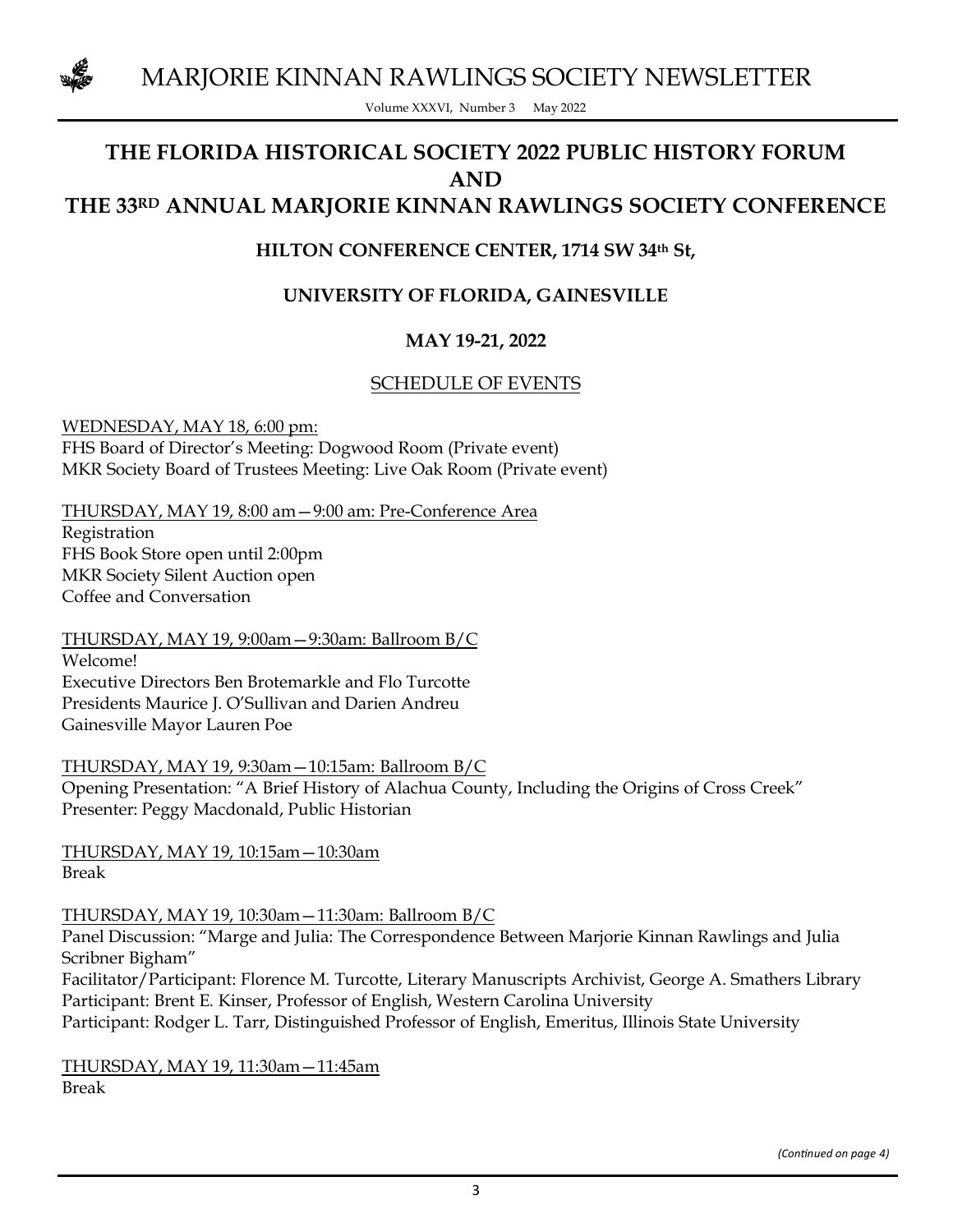

Volume XXXVI, Number 3 May 2022

*(Continued from page 3)* 

THURSDAY, MAY 19, 11:45am—12:45pm: Ballroom B/C Presentation/Discussion: "Ditch of Dreams: The Cross Florida Barge Canal and the Struggle for Florida's Future" Presenter: Steven Noll, Associate Professor of History, University of Florida Presenter: David Tegeder, Associate Professor of History and Department Chair, Santa Fe College

THURSDAY, MAY 19, 12:45pm—1:00pm Break

THURSDAY, MAY 19, 1:00pm—2:15pm: Ballroom A FHS and MKR Society Awards Luncheon

THURSDAY, MAY 19, 2:15pm—2:30pm Break

THURSDAY, MAY 19, 2:30pm—4:30pm

Board Candies Luxury Motorcoach at Hilton entrance for departure at 2:30pm Marjorie Kinnan Rawlings Historic State Park (half hour on bus, 90 minutes on site, back on bus at 4:30pm)

THURSDAY, MAY 19, 5:00pm—7:00pm George A. Smathers Library Archive Visit and Reception (Heavy Hors d'oeuvres, beer and wine)

THURSDAY, MAY 19, 7:30pm—9:30pm

Hippodrome State Theatre Screening of the Opera Orlando production of the new Stella Sung, Mark Campbell one-act opera "The Secret River" based on a short story by Marjorie Kinnan Rawlings Post-screening Q&A with Opera Orlando's Gabriel Preisser, and composer Stella Sung

FRIDAY, MAY 20, 8:00am—8:45am: Pre-Conference Area Registration FHS Book Store open until 2:00pm MKR Society Silent Auction open Coffee and Conversation

FRIDAY, MAY 20, 8:45am—9:00am Recognition of Emancipation Day in Florida Reading of the Emancipation Proclamation, FHS Board Members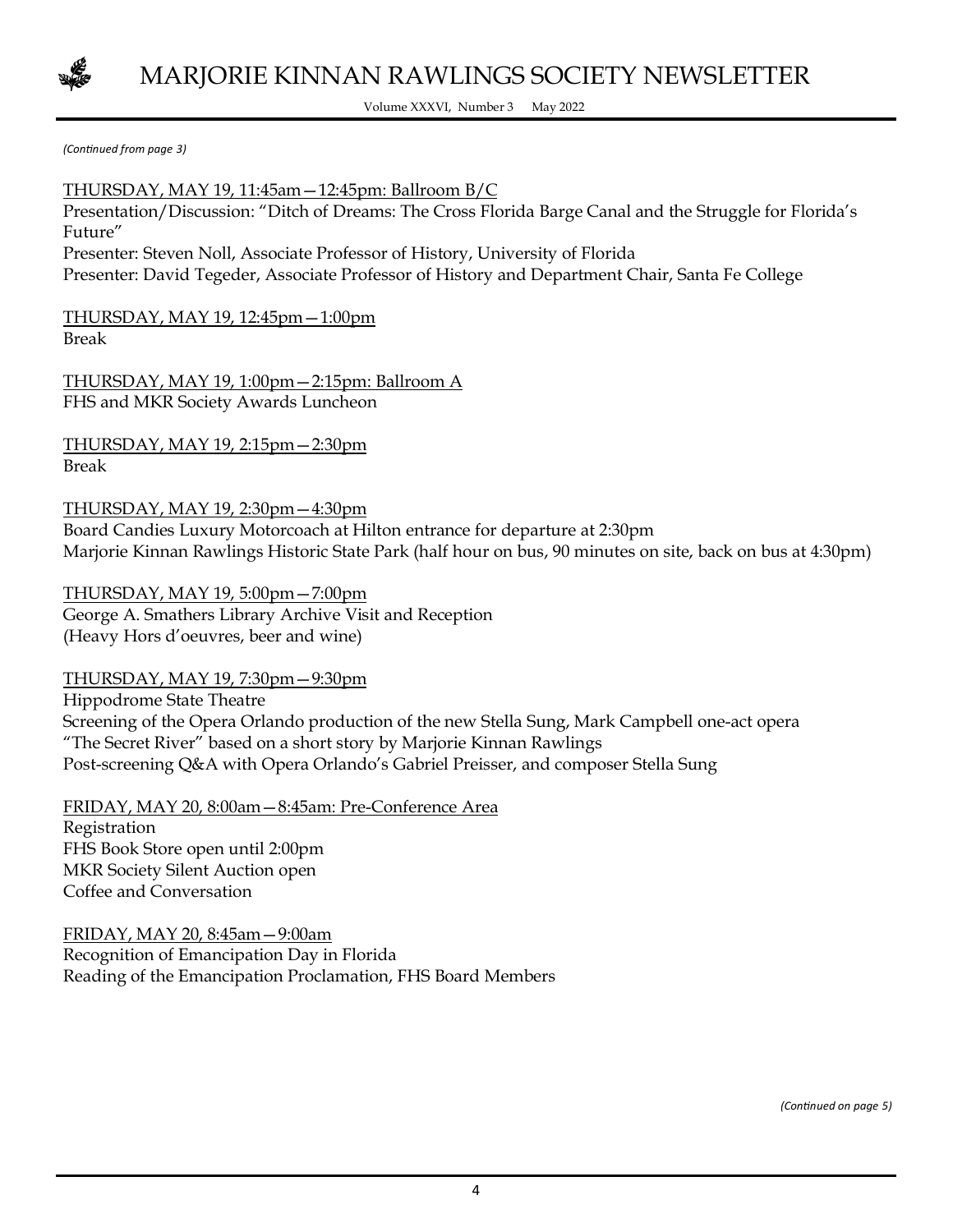

Volume XXXVI, Number 3 May 2022

*(Continued from page 4)* 

#### FRIDAY, MAY 20, 9:00am—10:00am: Ballroom B/C

Panel Discussion: "Oral History, Genealogy, and Researching Underrepresented Populations" Facilitator/Participant: Paul Ortiz, Director, Samuel Proctor Oral History Program, University of Florida Participant: Alonzo Felder, CEO and Founder, My Roots Foundation Participant: Connie Lester, Director, RICHES Digital Archiving Project, University of Central Florida

#### FRIDAY, MAY 20, 10:00am—10:15am Break

FRIDAY, MAY 20, 10:15am—11:15am: Ballroom B/C

Panel Discussion: "Florida Literature: Historical Perspectives in Fiction and Non-Fiction" Facilitator: Holly Baker, Public History Coordinator and Archivist, Florida Historical Society Participant: Maurice J. O'Sullivan, Professor Emeritus of Literature, Rollins College Participant: Pulitzer Prize-winning author Jack E. Davis, University of Florida Participant: Keith Huneycutt, Professor of English, Florida Southern College

FRIDAY, MAY 20, 11:15am—11:30am

Break

#### FRIDAY, MAY 20, 11:30am—12:30pm: Ballroom B/C

Panel Discussion: "Public History, Historic Preservation, and Building for the Future: The Association to Preserve the Eatonville Community (P.E.C.) and the Zora Neale Hurston Festival of the Arts and Humanities"

Facilitator: Ben Brotemarkle, Executive Director, Florida Historical Society Participant: N. Y. Nathiri, Executive Director of P.E.C. and the ZORA! Festival Participant: Vivian Geary, Senior Event Manager, Universal Orlando Resort Participant: Trent Tomengo, Professor of Humanities, Seminole State College

# FRIDAY, MAY 20, 12:30pm—2:00pm

Lunch on your own

#### FRIDAY, MAY 20, 2:00pm—4:00pm

Candies Luxury Motorcoach running in a loop from the Hilton to Harn Museum of Art: "Florida Impressions: Gift of Samuel H. and Roberta T. Vickers" and the Florida Museum of Natural History

FRIDAY, MAY 20, 6:00pm—7:00pm: Pre-Conference Area Pre-Banquet Reception with live music from Little Jake and the Soul Searchers, cash bar

#### FRIDAY, MAY 20, 7:00pm—9:00pm: Ballroom A

Banquet Dinner with Jillian Prescott Memorial Lecture from Ann McCutchan, author of *The Life She Wished to*  Live: A Biography of Marjorie Kinnan Rawlings, Author of The Yearling

*(Continued on page 6)*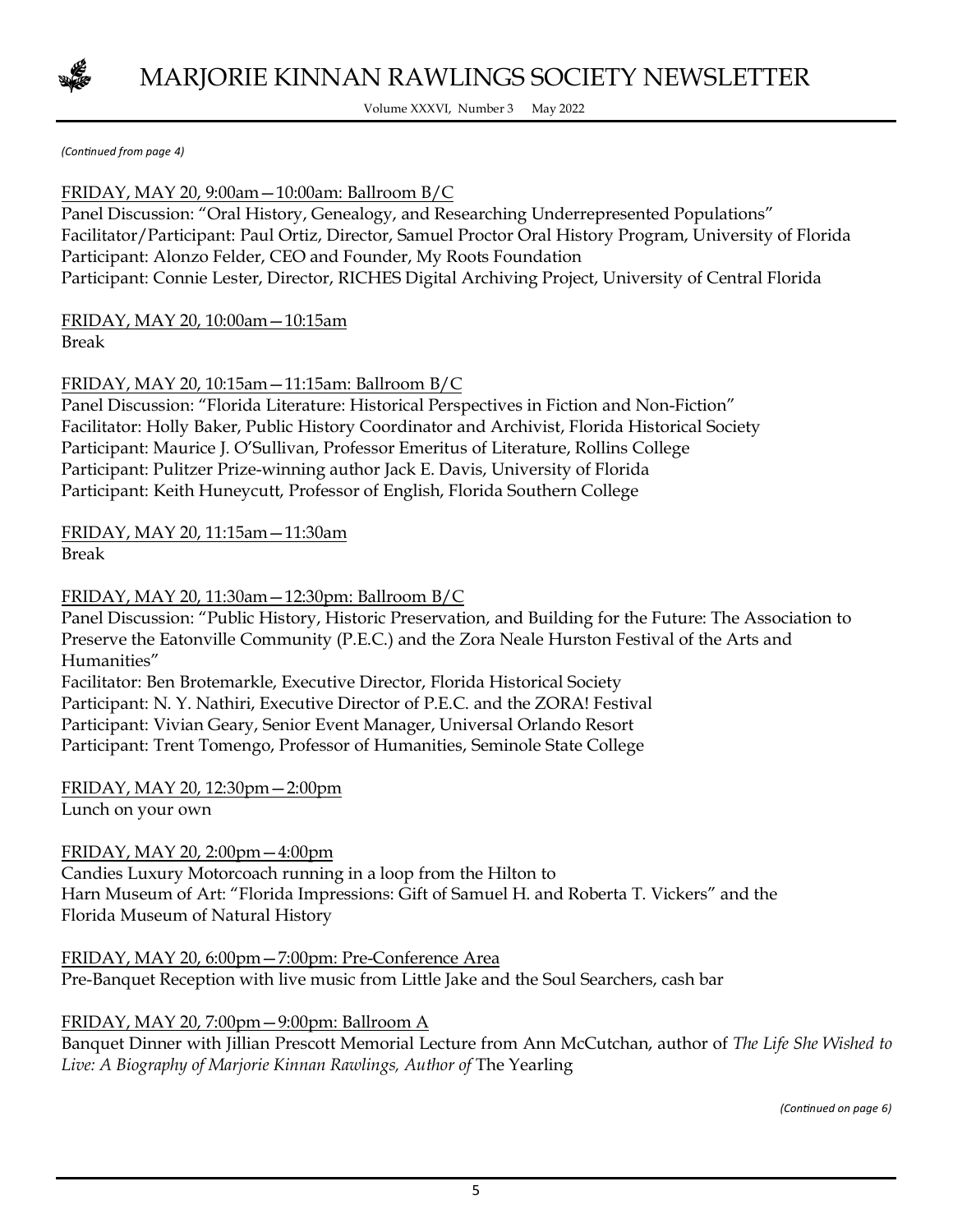

Volume XXXVI, Number 3 May 2022

*(Continued from page 5)* 

MKR Society Silent Auction bidding ends following the Banquet SATURDAY, MAY 21, 8:00am—9:00am: Pre-Conference Area Registration FHS Book Store open until 1:00pm MKR Society Silent Auction items distributed Coffee and Conversation

SATURDAY, MAY 21, 9:00am—10:30am: Ballroom B Florida History Day Student Presentations, coordinated by KC Smith Marjorie Kinnan Rawlings Society Student Presentations, coordinated by Ellen Giallonardo and Pam Davis

SATURDAY, MAY 21, 10:30am—10:45am Break

SATURDAY, MAY 21, 10:45am—11:45am: Ballroom C Presentation/Discussion: "Stetson Kennedy: Living a Life of Purpose" Musical Performance by The Jackson Family and Friends "Orange Lake Sings," "Orange Lake, Goodnight," and "Paynes Prairie" composed by Sara Nussel based on poems by Stetson Kennedy Facilitator/Presenter: Paul Ortiz, Director, Samuel Proctor Oral History Program, University of Florida Presenter: Sandra Parks, Chair, Stetson Kennedy Foundation

SATURDAY, MAY 21, 11:45am—12:00pm Break

SATURDAY, MAY 21, 12:00pm—12:45pm: Ballroom C

"A Conversation Remembering Aunt Marjorie and Uncle Norton" Facilitator/Discussant: David Nolan, Past President of the Marjorie Kinnan Rawlings Society Discussant: Sally Baskin Hooker, niece of Marjorie Kinnan Rawlings

SATURDAY, MAY 21, 12:45pm—1:00pm Break

SATURDAY, MAY 21, 1:00pm Arrive on your own to the Matheson History Museum for a tour and box lunch picnic in the park

VENDORS: PRE-CONFERENCE AREA

Florida Historical Society Bookstore/Author Signing Area

Marjorie Kinnan Rawlings Society Silent Auction

University Press of Florida

Gloria Lee with work by the late artist Ernest Lee

#### NOTE: THIS IS A PRELIMINARY SCHEDULE AND IS SUBJECT TO CHANGE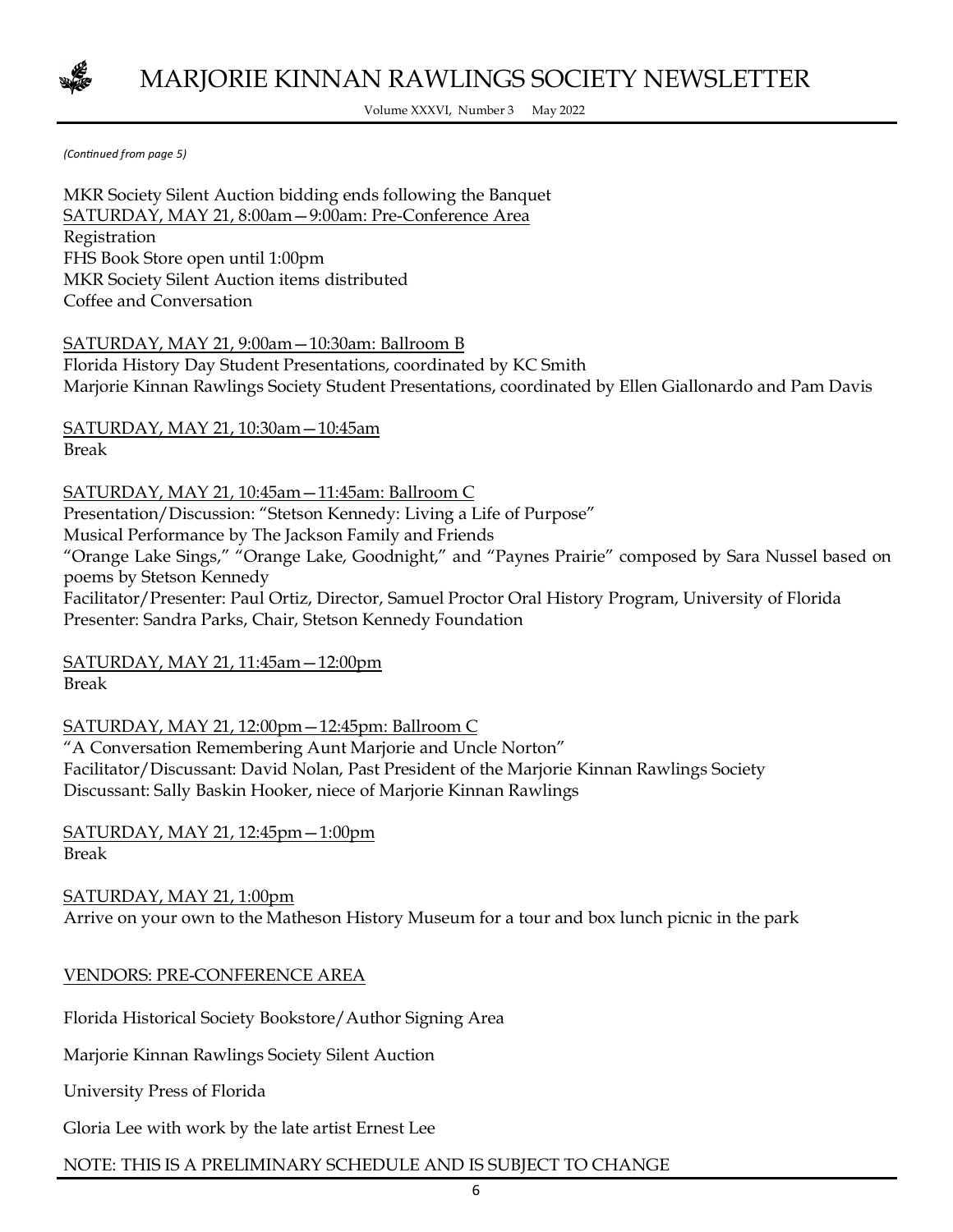

Volume XXXVI, Number 3 May 2022

## **U.S. POET LAUREATE PRAISES** *THE YEARLING*

Billy Collins, U.S. Poet Laureate, 2001-2003, was a recent guest on Alan Alda's podcast *Clear + Vivid.* Alda, of M\*A\*S\*H\* fame, asked Collins what book had changed his life. Without hesitation, Collins said "it goes way back to *The Yearling* by Marjorie Kinnan Rawlings." He added, "It was the first time I had a more adult emotion than you'd get out of a children's book."

You can listen to Alda's full interview with Collins by googling Alan Alda, *Clear + Vivid.* "Billy Collins: When Words Have a Mind of their Own." April 5, 2022, Season 16, Episode 6. The Rawlings tribute comes of the 35:00 minute mark.

## **WILL YOU STEP UP?**

As the Rawlings Society marks its 35th birthday as a venerable Florida cultural institution, we give thanks to those who have served over the years as Trustees and Officers, voluntarily giving their efforts and energy to preserving the Rawlings legacy.

Some of our original Trustees continue to serve, but time has inevitably taken its toll and we are conscious of the need for new blood, to see that this worthy organization continues into future generations.

So we pose a question to our membership. Will you be willing to serve? Will you become part of the long line of teachers, environmentalists, historians, librarians, booklovers, scholars, readers, and authors who have continued the efforts Marjorie Kinnan Rawlings began in her own time to preserve the history, memory, folklore, and literature of our beloved Florida?

We have a few openings coming up on our Board of Trustees. Please consider helping us know of your interest. Feel free to contact me (or any of the Officers or Trustees), Darien Andreu, at andreude@flagler.edu.

## **CHECK OUT OUR UPDATED RAWLINGS SOCIETY WEBSITE!**

https://rawlingssociety.org/

You can now renew your membership either by form/check or electronically on the site.

You can also find copies of the classic newsletters, and more resources will be coming to the website each month!

A schedule for the upcoming 33rd Annual Marjorie Kinnan Rawlings Society Conference will be posted there soon.

Please send website information to Ashley Lear: andrewsa@erau.edu